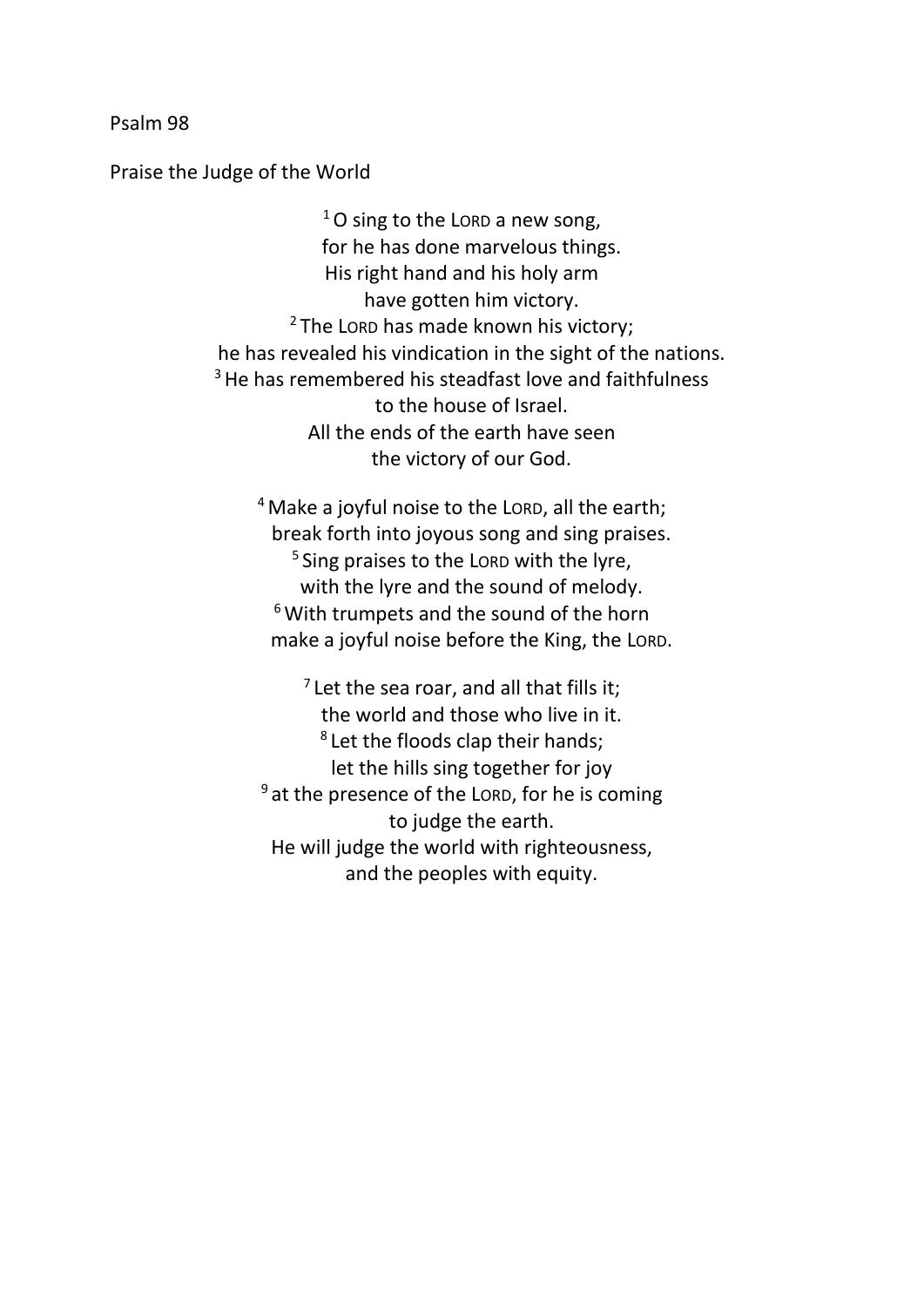$4$  Make a joyful noise to the Lord, all the earth; break forth into joyous song and sing praises. <sup>5</sup> Sing praises to the Lord with the lyre, with the lyre and the sound of melody.  $6$  With trumpets and the sound of the horn make a joyful noise before the King, the Lord.

Reading this felt really weird, almost innapropriate, considering that for the past few months we have been specifically told not to sing or make too strong joyous noises, to put it in the words of the paslm. No choires, no trumpets, no horns, nothing of that description is allowed right now, if not performed under very strict conditions.

I remember more than one occasion when someone would say that performing a service without singing doesn't feel the same, doesn't feel right. As if something important was missing. As if we couldn't live up to certain expectations right now.

Made me wonder. Why does it feel that way? Why do we sing in worship? And why is it so important to us?

We sing in the name of the Lord, sure. But WHY do we SING?

I for one don't even enjoy singing that much. But I do enjoy listening to people singing, which makes Peace Church a pretty good place to be.

That gave me an idea. We sing in the name of the Lord because we think that God might like it just as much as we do, judging by our own experience. And this, our very own experience, is all we have to come to that conclusion.

The psalm that we just heard, telling us to , sing praises to the Lord' wasn't written by the Lord himself, but by human beings just like us, in the name of the Lord. Which means that it is not a direct statement by God. So there is no way for us to know if God even likes music. And if he does, we still don't know if we hit the right spot by singing gospels and hymns. For what we know God might just as well prefer Smooth Jazz, Heavy Metal, Experimental Techno or complete silence.

We perform in the name of the Lord what we consider valuable and worth sharing. And for most of us music is pretty high up on that list so it makes sense to include it in a service.